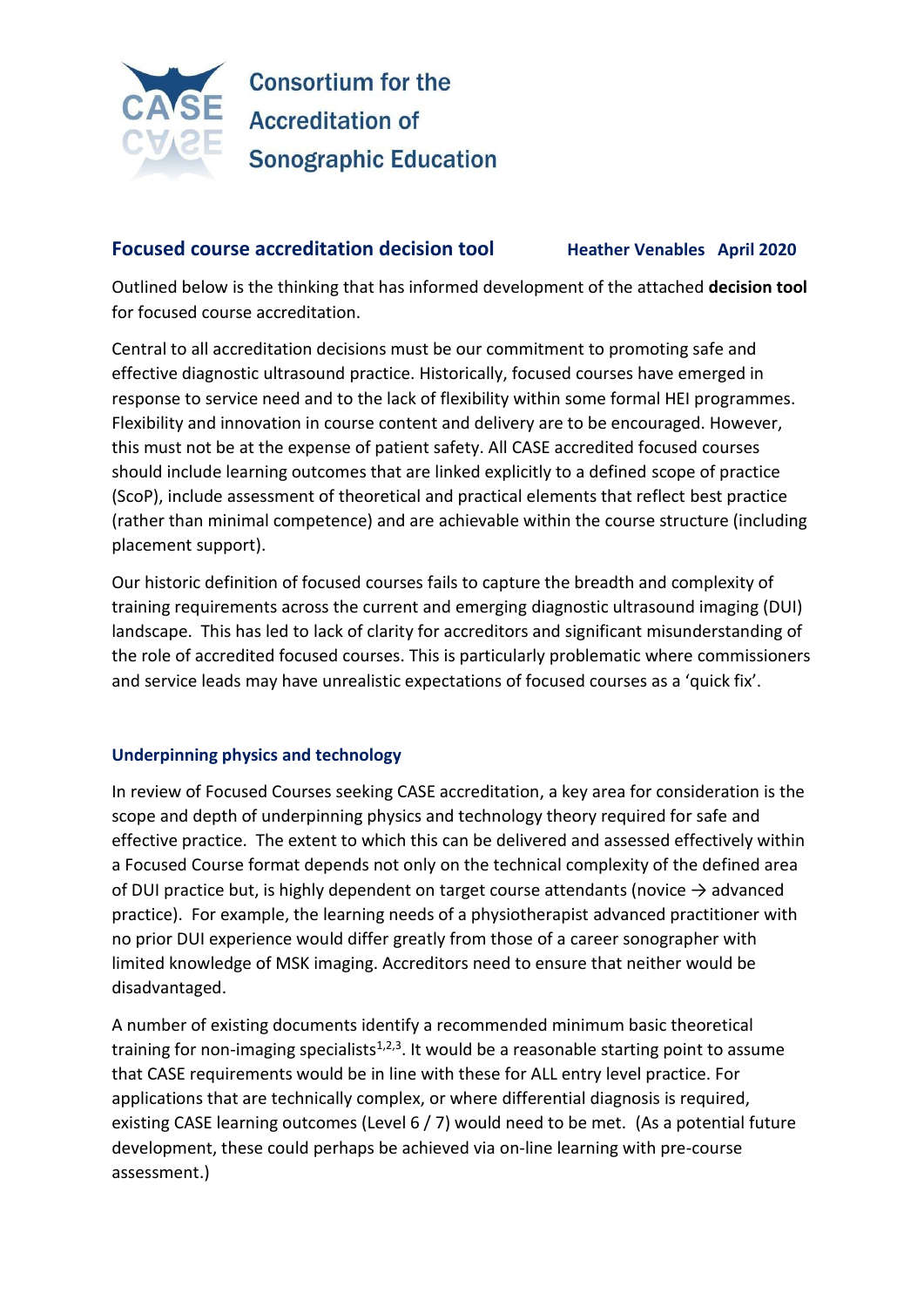Where scope of practice is limited to a clearly defined area (for example, T3 obstetrics, tendon trauma, early pregnancy viability etc), delivery of theoretical science content should be tailored to reflect this. (i.e. with reference to relevant artefacts / equipment settings etc.) However, the same level 6 / 7 learning outcomes should apply where content is relevant.

It is helpful to make a clear distinction between Focused Courses that are targeted at existing ultrasound users (who have undertaken formal DUI training) and courses aimed at complete novices. This is reflected in the decision making tool.

<sup>1</sup>[https://www.rcr.ac.uk/system/files/publication/field\\_publication\\_files/bfcr173\\_ultrasound\\_training\\_med\\_su](https://www.rcr.ac.uk/system/files/publication/field_publication_files/bfcr173_ultrasound_training_med_surg.pdf) [rg.pdf](https://www.rcr.ac.uk/system/files/publication/field_publication_files/bfcr173_ultrasound_training_med_surg.pdf) 

2 <http://www.efsumb.org/blog/archives/1687>

<sup>3</sup><https://www.rcog.org.uk/en/careers-training/specialty-training-curriculum/ultrasound-training/>

## **Terminology**

Previous discussion documents have highlighted some of the challenges inherent in distinguishing between **modules** that sit within formal HEI validated programmes and the plethora of short and focused courses that have emerged in recent years. Terminology is frequently ambiguous and can be misleading, particularly around point of care (POC) ultrasound applications.

Interpretation of these terms used within this document is outlined below.

|                    |                                                                                                                                                                                                                                     | <b>Comments</b>                                                                                                                                                                                                                                                                                                                                                                                                                                   |
|--------------------|-------------------------------------------------------------------------------------------------------------------------------------------------------------------------------------------------------------------------------------|---------------------------------------------------------------------------------------------------------------------------------------------------------------------------------------------------------------------------------------------------------------------------------------------------------------------------------------------------------------------------------------------------------------------------------------------------|
| Scope of           | This indicates the area/s of<br>ultrasound practice for which the<br>user:                                                                                                                                                          | It is unhelpful to consider scope of<br>ultrasound practice in isolation from<br>individual professional background and<br>clinical skills.                                                                                                                                                                                                                                                                                                       |
| practice<br>(ScoP) | has received effective<br>training<br>has undertaken competency<br>$\bullet$<br>assessment<br>is covered by indemnity<br>A helpful statement of DUI ScoP<br>should identify limits of practice as<br>well as assessed competencies. | This has significant relevance when<br>considering target recruitment and focused<br>course content. (see below*)<br>Clinical skill and experience will have a<br>direct bearing on individual practitioner<br>integration of US findings into clinical<br>decision making. However, US specific<br>learning outcomes should be determined by<br>the complexity of scan rather than the<br>seniority / professional background of the<br>trainee. |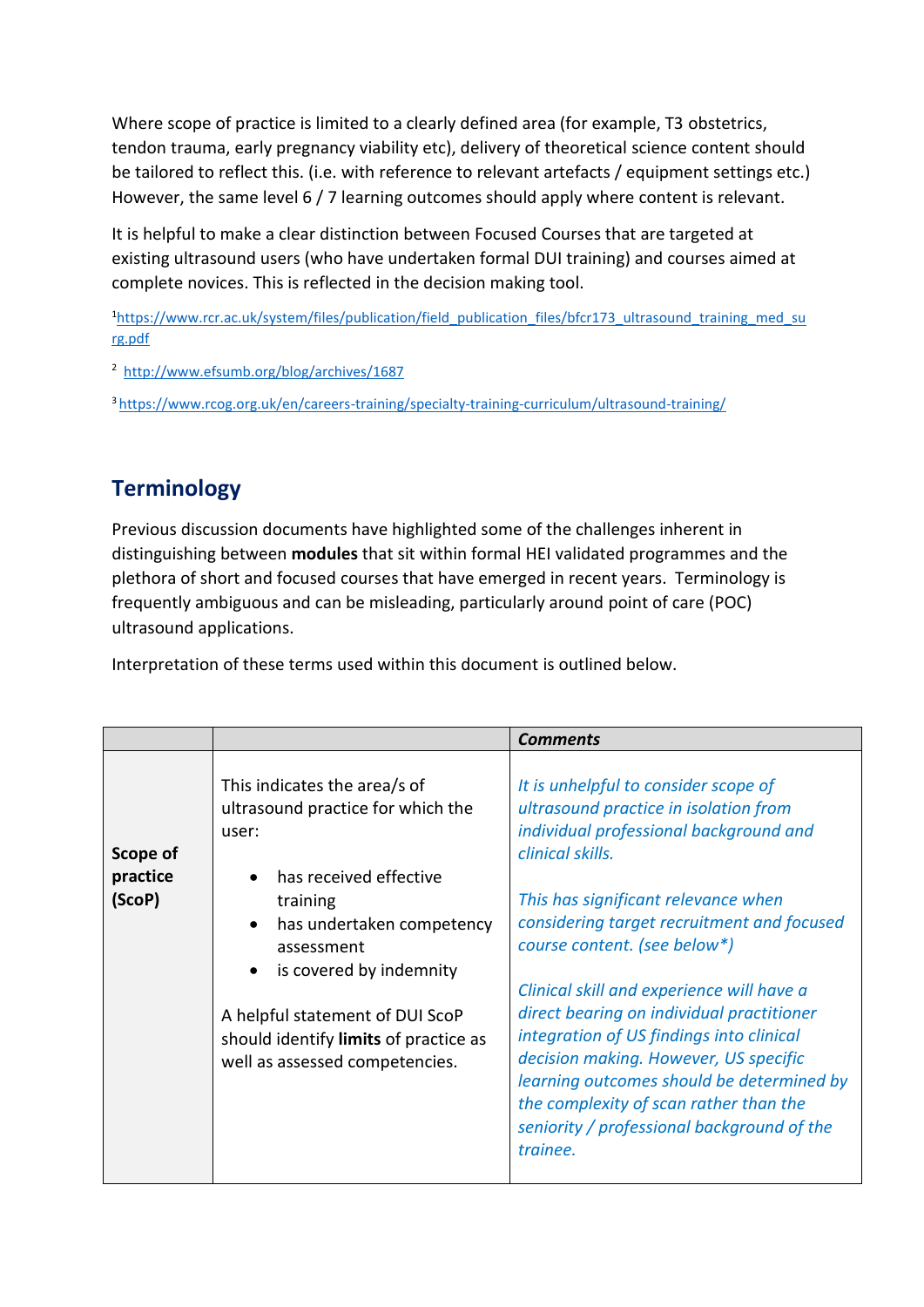|                                           |                                                                                                                                                                                                                                                                                                                                                                                                                         | <b>Comments</b>                                                                                                                                                                                                                                                                                                                                                                                                                                                                                                                                                                                                                                                                                            |
|-------------------------------------------|-------------------------------------------------------------------------------------------------------------------------------------------------------------------------------------------------------------------------------------------------------------------------------------------------------------------------------------------------------------------------------------------------------------------------|------------------------------------------------------------------------------------------------------------------------------------------------------------------------------------------------------------------------------------------------------------------------------------------------------------------------------------------------------------------------------------------------------------------------------------------------------------------------------------------------------------------------------------------------------------------------------------------------------------------------------------------------------------------------------------------------------------|
| Point of<br>care<br>ultrasound<br>(POCUS) | There seems to be reasonable<br>consensus that POCUS refers to<br>ultrasound examinations that are<br>undertaken:<br>outside of a conventional<br>imaging setting<br>as an adjunct to clinical<br>assessment<br>to inform immediate clinical<br>decision making                                                                                                                                                         | POCUS is not necessarily an indication of<br>who performs the scan or their professional<br>background. Typically they are assumed to<br>be non-imaging specialists.<br>For example, early pregnancy viability scans<br>may take place in a variety of POC settings<br>by staff from a range of professional<br>backgrounds including career sonographers.<br>POC delivery (location) has very little direct<br>bearing on the skill level and understanding<br>required for safe practice (and hence<br>required ultrasound specific course content).<br>Quality of patient care / patient<br>expectations are key.                                                                                       |
| <b>Module</b><br>(level 6/7)              | This is a formal credit bearing unit of<br>study that sits within a validated HEI<br>programme.<br>Number / level of credits are<br>a reflection of the breadth of<br>the module, level of<br>challenge / complexity and<br>level of autonomy expected<br>of a learner<br>HEI validated modules must<br>meet stringent QAA criteria<br>relating to curriculum,<br>delivery, learning hours,<br>resources and assessment | Formal (credit bearing) HEI modules must<br>meet exacting standards to ensure that<br>students are supported to meet proposed<br>learning outcomes.<br>This distinction is not necessarily clear to<br>course attendees and potential employers.<br>Focused courses delivered outside of an HEI<br>and non-credit bearing HEI short courses are<br>rarely subject to this level of scrutiny.<br>*HEI validated modules must specify any<br>relevant pre- or co-requisite learning. This<br>is not the case for focused courses that are<br>not credit bearing (or non-HEI validated**)<br>where recruitment may be open to<br>applicants from a wide range of<br>professional and educational backgrounds. |

\*\* CASE position re accreditation of focused courses that are not supported by HEI under review.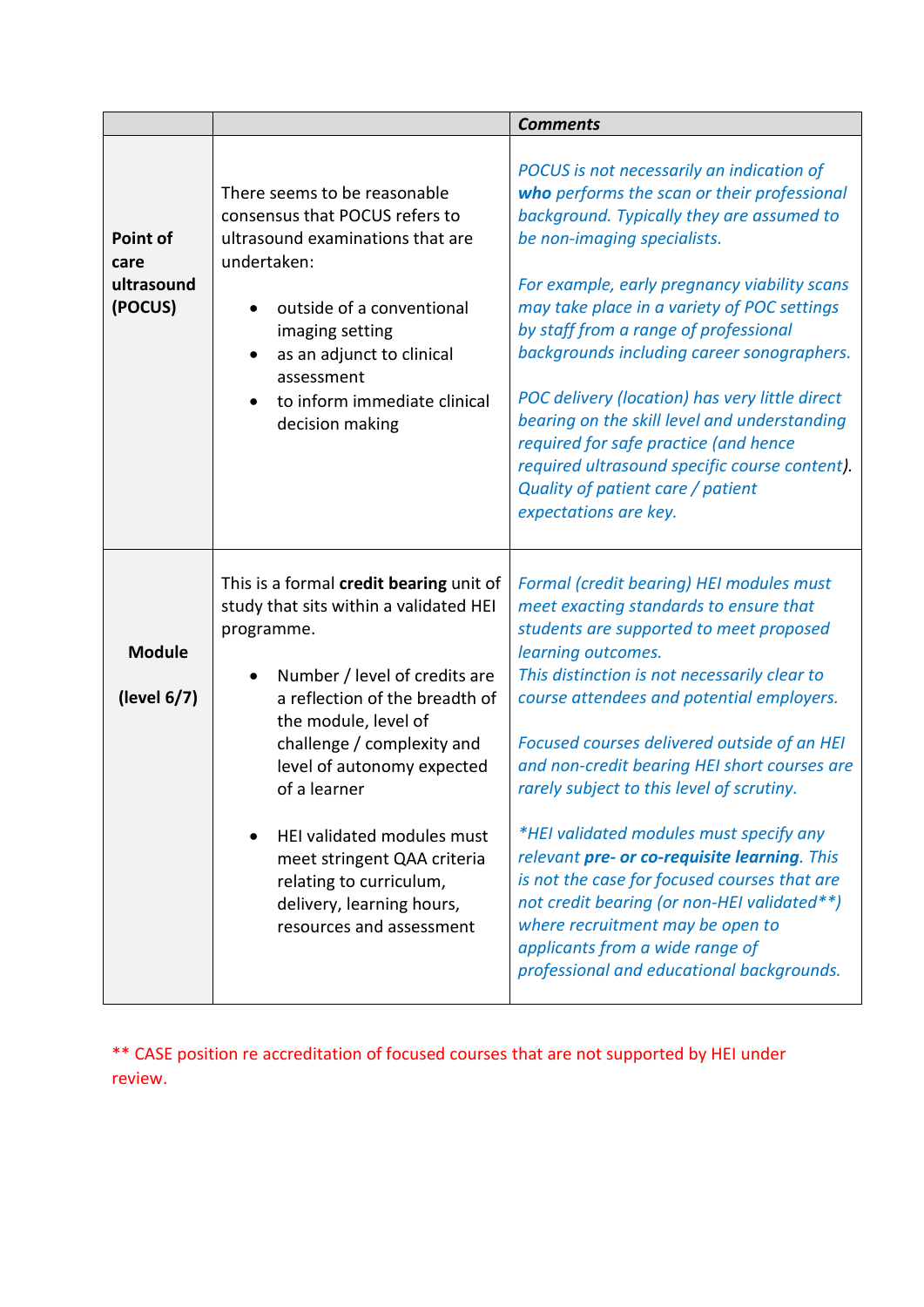## **Current CASE definition of focused and short courses**

| <b>Focused</b><br>course                     | The current CASE definition of a focused course<br>recognises that these:<br>cover a specific, well-defined area of clinical<br>$\bullet$<br>practice<br>are developed to meet an identified service<br>$\bullet$<br>need<br>are designed to ensure competence in the<br>$\bullet$<br>defined area of practice<br>include relevant elements of theoretical<br>$\bullet$<br>science and professional issues<br>require trainees exiting the course to<br>$\bullet$<br>demonstrate the same level of competency<br>as any other HCP carrying out that same<br>examination                                                                                                                                                 | Historically, one of the key<br>factors that have not always<br>been addressed is the issue of<br>who these courses are aimed<br>at. This is reflected in the<br>decision making tool by<br>including consideration of<br>prior learning / skills.                                                                                                                      |
|----------------------------------------------|-------------------------------------------------------------------------------------------------------------------------------------------------------------------------------------------------------------------------------------------------------------------------------------------------------------------------------------------------------------------------------------------------------------------------------------------------------------------------------------------------------------------------------------------------------------------------------------------------------------------------------------------------------------------------------------------------------------------------|-------------------------------------------------------------------------------------------------------------------------------------------------------------------------------------------------------------------------------------------------------------------------------------------------------------------------------------------------------------------------|
| <b>Focused</b><br><b>University</b><br>award | Current CASE accredited postgraduate programmes<br>include a number of 40 credit focused awards. These<br>are awards that:<br>require students to complete 40 credits of<br>HEI validated level 7 modules (including<br>compulsory physics content)<br>require trainees to demonstrate theoretical<br>knowledge and understanding of a focused /<br>negotiated area of practice to the same<br>standard as that achieved by students<br>undertaking the module as part of a full<br>PGCert / PGDip<br>lead to a focused award or validated stepping<br>off point within an existing programme<br>require trainees to demonstrate the same<br>level of competency as any other HCP<br>carrying out that same examination | <b>Students completing these</b><br><b>HEI validated awards will exit</b><br>with a 40 credit University<br>certificate of CPD (title may<br>vary).<br>The learning outcomes / level<br>for each module are<br>equivalent to those achieved<br>within a PGCert / PGDip.<br>However, the breadth of<br>practice will normally be<br>limited to a single focused<br>area. |
| <b>Short</b><br>course                       | Terminology is confusing. A short course (as distinct<br>from an accredited focused course) may be defined<br>as one that:<br>Provides a theoretical and practical<br>introduction to a defined area of DUI<br>Provides an expert-led opportunity for DUI<br>$\bullet$<br>skills development<br>includes no formal end point assessment of<br>competence                                                                                                                                                                                                                                                                                                                                                                | To date, CASE does not<br>accredit (or endorse) short<br>courses.                                                                                                                                                                                                                                                                                                       |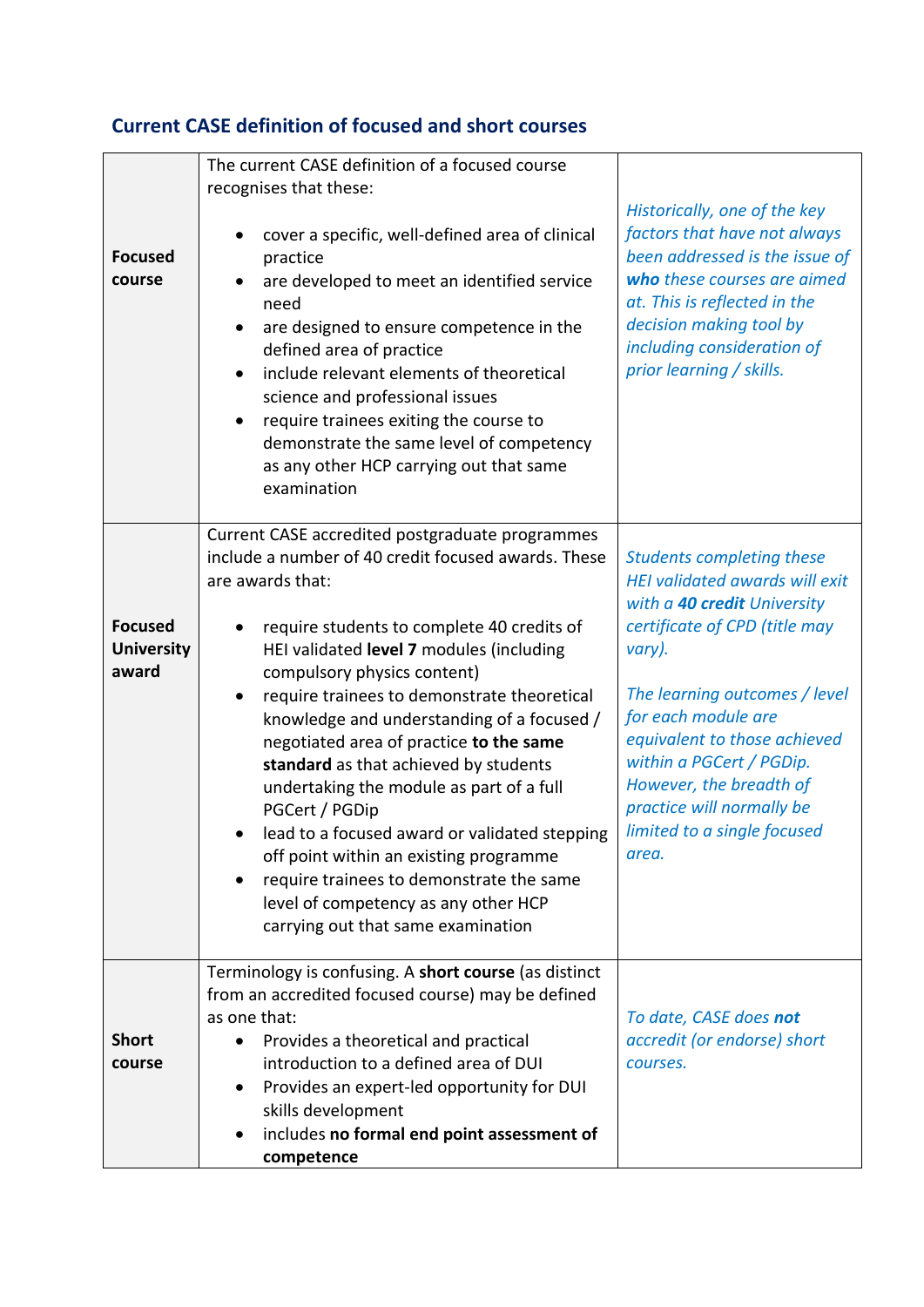## **Focused course decision making tool**

Rapid change within the DUI landscape means that a highly prescriptive approach to focused course content and learning outcomes across a wide range of applications is likely to be unhelpful. An alternative approach is the development of a decision making tool that enables accreditors (and course developers) to make a clear distinction between the requirements of non-accredited short courses, accredited focused courses, and formal credit bearing modules. The proposed tool considers:

- target course attendant (who is this course aimed at? US novice? US expert?)
- technical complexity of the scan (required underpinning science depth / breadth)
- scanning skills & interpretation of findings
- patient care and communication skills (professional issues requirements)
- breadth of proposed practice

#### **Decision making tool definitions**

|               | <b>Target course attendant</b>                                               |  |  |  |
|---------------|------------------------------------------------------------------------------|--|--|--|
| <b>Novice</b> | No previous US experience                                                    |  |  |  |
|               |                                                                              |  |  |  |
| Intermediate  | Specialist focused practitioner. Some limited scope prior DUI experience.    |  |  |  |
|               | (e.g. midwife T3 biometry, Fertility nurse follicle tracking)                |  |  |  |
| Advanced      | Career sonographer / expert specialist practitioner (e.g. cardiac / vascular |  |  |  |
|               | specialist)                                                                  |  |  |  |

|              | <b>Technical complexity of the scan</b>                                     |  |  |  |  |
|--------------|-----------------------------------------------------------------------------|--|--|--|--|
| Core         | Requires use of pre-sets / manipulation of basic controls / appreciation of |  |  |  |  |
|              | image quality parameters and image artefacts relevant to target structure   |  |  |  |  |
|              | / safety. Highly protocol driven                                            |  |  |  |  |
| Intermediate | Requires confident adaptation of equipment settings relevant to area of     |  |  |  |  |
|              | practice / good appreciation of image quality parameters and image          |  |  |  |  |
|              | artefacts / safety / appreciation of scan limitations                       |  |  |  |  |
| Advanced     | Underpinning knowledge and skill level consistent with sonographer          |  |  |  |  |
|              | practice                                                                    |  |  |  |  |

| Scanning skills & interpretation of findings |                                                                              |  |  |  |
|----------------------------------------------|------------------------------------------------------------------------------|--|--|--|
| Core                                         | Protocol based. Rule-in / observation only. (Target skill is consistent with |  |  |  |
|                                              | assistant practitioner level DUI practice)                                   |  |  |  |
| Intermediate                                 | Protocol based with some interpretation of findings.                         |  |  |  |
|                                              | (Target skill is consistent with practitioner level DUI practice)            |  |  |  |
| Advanced                                     | Interpretation of scan and differential diagnosis.                           |  |  |  |
|                                              | (Target skill is consistent with advanced practitioner level DUI practice)   |  |  |  |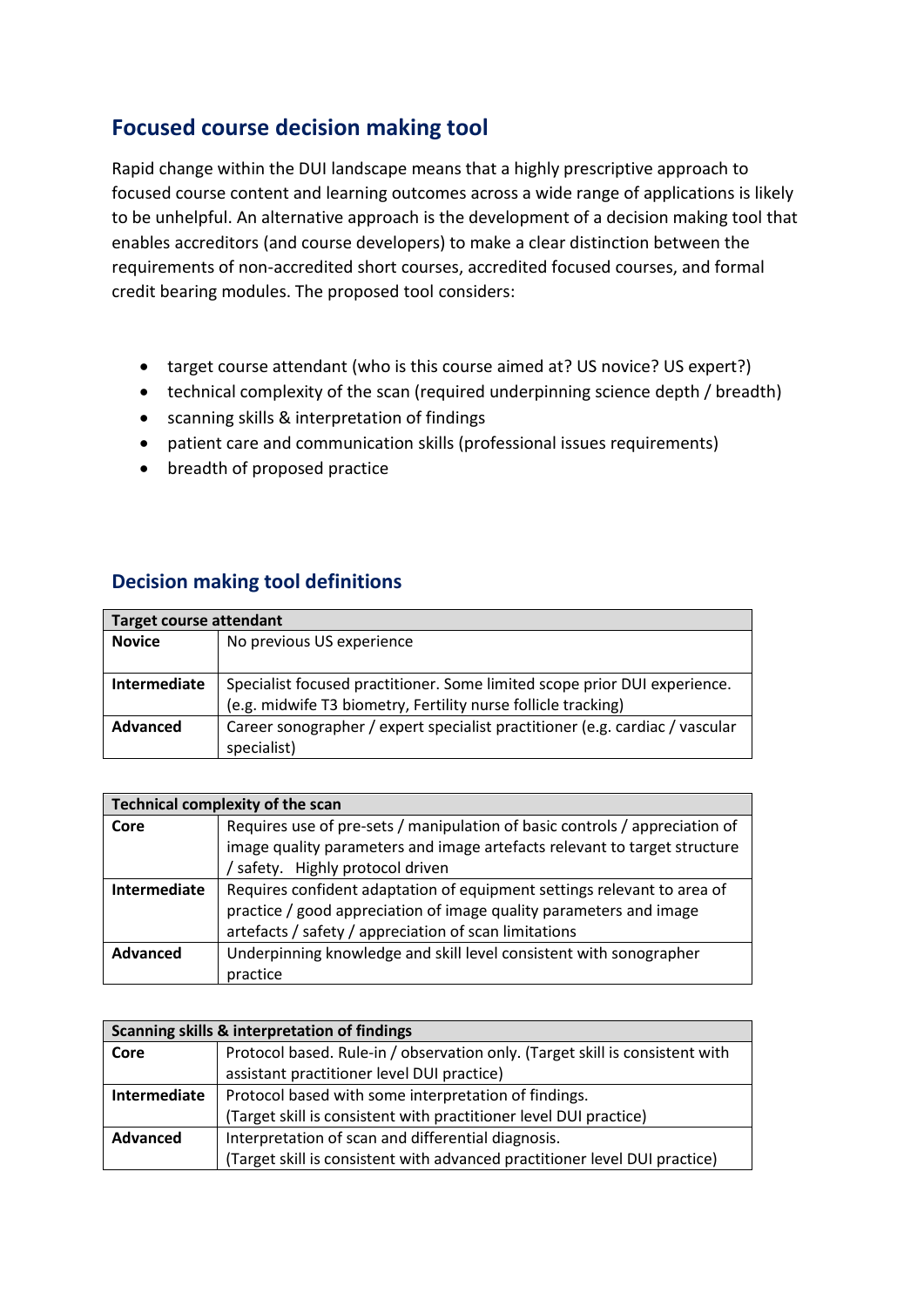|              | <b>Patient care and communication skills</b>                              |  |  |  |  |
|--------------|---------------------------------------------------------------------------|--|--|--|--|
| Core         | Meets core proficiencies* for patient care.                               |  |  |  |  |
|              | Limited communication of scan findings. Clear referral pathways in place. |  |  |  |  |
| Intermediate | Meets core proficiencies* for patient care.                               |  |  |  |  |
|              | Some communication of scan findings and referral pathways                 |  |  |  |  |
| Advanced     | Meets core proficiencies* for patient care.                               |  |  |  |  |
|              | Communication of complex scan findings and implications for on-going      |  |  |  |  |
|              | care                                                                      |  |  |  |  |

|                 | <b>Breadth of practice</b>                                                 |  |  |  |  |
|-----------------|----------------------------------------------------------------------------|--|--|--|--|
| Core            | Highly focused / single target                                             |  |  |  |  |
|                 | (e.g. AAA / above knee DVT, follicle tracking)                             |  |  |  |  |
| Intermediate    | Clearly defined scope of practice. A sub-set of wider scope of practice in |  |  |  |  |
|                 | this area. (e.g. T3 biometry, T1 dating, carotid screening)                |  |  |  |  |
| <b>Advanced</b> | Broad but defined range of referrals. Comparable to wider career           |  |  |  |  |
|                 | sonographer scope of practice in this area. (e.g. full range of early      |  |  |  |  |
|                 | pregnancy referrals, RA screening across a range of joints, T3 obstetrics  |  |  |  |  |
|                 | including high risk pregnancies and fetal monitoring)                      |  |  |  |  |

**\*Core proficiencies for patient care.** Refer to key documents (e.g. skills for health etc)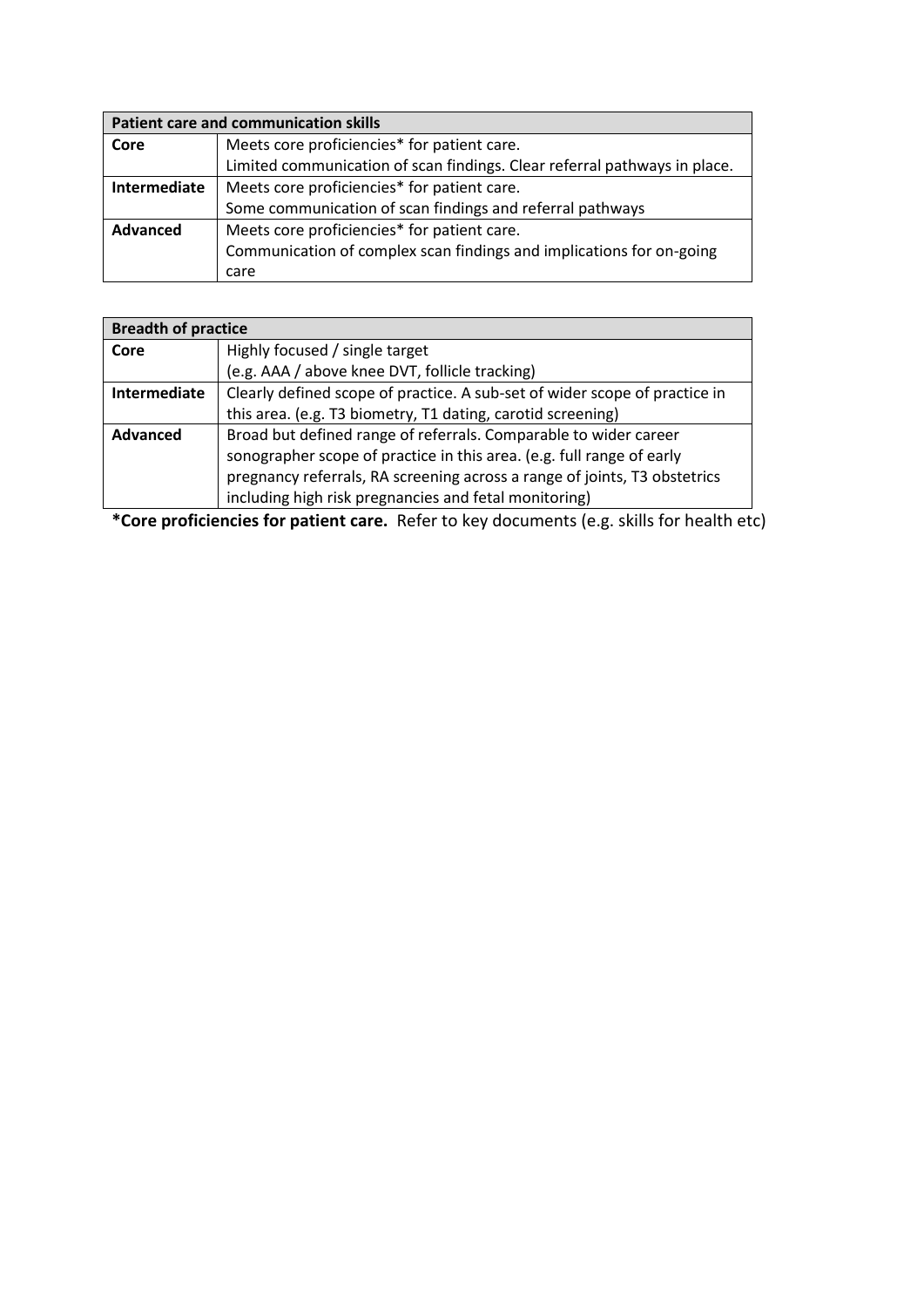# **Focused course decision making tool**

|                               |                                                                                                                                     | <b>Target recruitment</b>                 |                                           |                                   | <b>Accreditor Comments</b> |
|-------------------------------|-------------------------------------------------------------------------------------------------------------------------------------|-------------------------------------------|-------------------------------------------|-----------------------------------|----------------------------|
|                               |                                                                                                                                     | <b>Novice</b>                             | Intermediate                              | <b>Advanced</b>                   |                            |
|                               | Core                                                                                                                                | <b>Focused</b>                            | <b>Focused</b>                            | <b>Focused</b>                    |                            |
|                               | Protocol based. Rule-in / observation only. (Target skill is<br>consistent with assistant practitioner level DUI practice)          | course                                    | course                                    | course                            |                            |
| <b>Scanning skills &amp;</b>  | Intermediate                                                                                                                        | <b>Focused</b>                            | <b>Focused</b>                            | <b>Focused</b>                    |                            |
| interpretation of<br>findings | Protocol based with some interpretation of findings.<br>(Target skill is consistent with practitioner level DUI practice)           | course +<br>(and targeted<br>recruitment) | course +<br>(and targeted<br>recruitment) | course                            |                            |
|                               | <b>Advanced</b>                                                                                                                     | <b>HEI</b> course                         | <b>HEI course</b>                         | <b>Focused</b>                    |                            |
|                               | Interpretation of scan and differential diagnosis.<br>(Target skill is consistent with advanced practitioner level DUI<br>practice) | recommended                               | recommended                               | <b>course</b><br>(Narrow<br>SCoP) |                            |

|                           |                                                                                                                                                                                                  | <b>Novice</b>                             | Intermediate                                | <b>Advanced</b>                   | <b>Accreditor Comments</b> |
|---------------------------|--------------------------------------------------------------------------------------------------------------------------------------------------------------------------------------------------|-------------------------------------------|---------------------------------------------|-----------------------------------|----------------------------|
|                           | Core                                                                                                                                                                                             | <b>Focused</b><br>course                  | <b>Focused</b><br>course                    | <b>Focused</b><br>course          |                            |
|                           | Requires use of pre-sets / manipulation of basic controls /<br>appreciation of image quality parameters and image artefacts<br>relevant to target structure / protocol driven                    |                                           |                                             |                                   |                            |
| <b>Technical</b>          | Intermediate                                                                                                                                                                                     | <b>Focused</b>                            | <b>Focused</b>                              | <b>Focused</b>                    |                            |
| complexity of<br>the scan | Requires confident adaptation of equipment settings relevant<br>to area of practice / good appreciation of image quality<br>parameters and image artefacts / appreciation of scan<br>limitations | course +<br>(and targeted<br>recruitment) | $course +$<br>(and targeted<br>recruitment) | course                            |                            |
|                           | <b>Advanced</b>                                                                                                                                                                                  | <b>HEI</b> course                         | <b>HEI</b> course                           | <b>Focused</b>                    |                            |
|                           | Underpinning knowledge and skill level consistent with<br>sonographer practice                                                                                                                   | recommended                               | recommended                                 | <b>course</b><br>(Narrow<br>SCoP) |                            |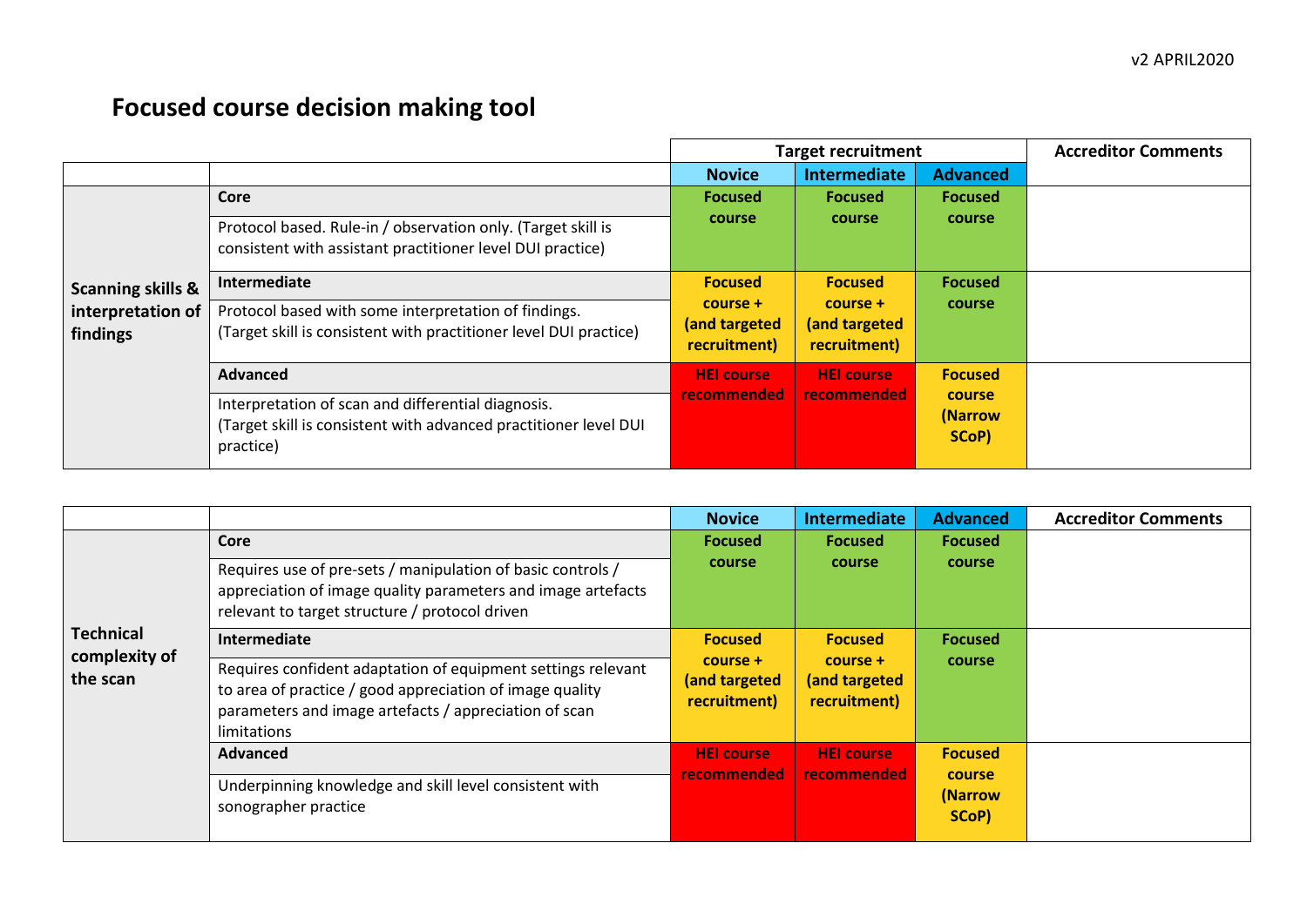|                                 |                                                                                                                             | <b>Novice</b>                             | Intermediate                              | <b>Advanced</b>            | <b>Accreditor Comments</b> |
|---------------------------------|-----------------------------------------------------------------------------------------------------------------------------|-------------------------------------------|-------------------------------------------|----------------------------|----------------------------|
|                                 | Core                                                                                                                        | <b>Focused</b>                            | <b>Focused</b>                            | <b>Focused</b>             |                            |
|                                 | Meets core proficiencies* for patient care. Limited<br>communication of scan findings. Clear referral pathways in<br>place. | course                                    | course                                    | course                     |                            |
|                                 | Intermediate                                                                                                                | <b>Focused</b>                            | <b>Focused</b>                            | <b>Focused</b>             |                            |
| Patient care &<br>communication | Meets core proficiencies* for patient care.<br>Some communication of scan findings and referral pathways                    | course +<br>(and targeted<br>recruitment) | course +<br>(and targeted<br>recruitment) | course                     |                            |
|                                 | <b>Advanced</b>                                                                                                             |                                           |                                           | <b>Focused</b>             |                            |
|                                 | Meets core proficiencies* for patient care. Communication of<br>complex scan findings and implications for on-going care    | <b>HEI</b> course<br>recommended          | <b>HEI</b> course<br>recommended          | course<br>(narrow<br>SCoP) |                            |

|                   |                                                                | <b>Novice</b>     | Intermediate      | <b>Advanced</b>   | <b>Accreditor Comments</b> |
|-------------------|----------------------------------------------------------------|-------------------|-------------------|-------------------|----------------------------|
|                   | Core                                                           | <b>Focused</b>    | <b>Focused</b>    | <b>Focused</b>    |                            |
|                   | Highly focused / single target                                 | course            | <b>course</b>     | course            |                            |
|                   | (e.g. AAA / above knee DVT, follicle tracking)                 |                   |                   |                   |                            |
|                   | <b>Intermediate</b>                                            | <b>Focused</b>    | <b>Focused</b>    | <b>Focused</b>    |                            |
| <b>Breadth of</b> | Clearly defined scope of practice. A sub-set of wider scope of | course +          | $course +$        | course            |                            |
| practice          | practice in this area. (e.g. T3 biometry, T1 dating, carotid   | (and targeted     | (and targeted     |                   |                            |
|                   | screening)                                                     | recruitment)      | recruitment)      |                   |                            |
|                   | <b>Advanced</b>                                                |                   |                   |                   |                            |
|                   | Broad but defined range of referrals. Comparable to wider      | <b>HEI</b> course | <b>HEI</b> course | <b>HEI</b> course |                            |
|                   | career sonographer SCoP in this area. (e.g. full range of T1   | recommended       | recommended       | recommended       |                            |
|                   | referrals, RA screening across a range of joints, T3 obs       |                   |                   |                   |                            |
|                   | including high risk / fetal monitoring)                        |                   |                   |                   |                            |
|                   |                                                                |                   |                   |                   |                            |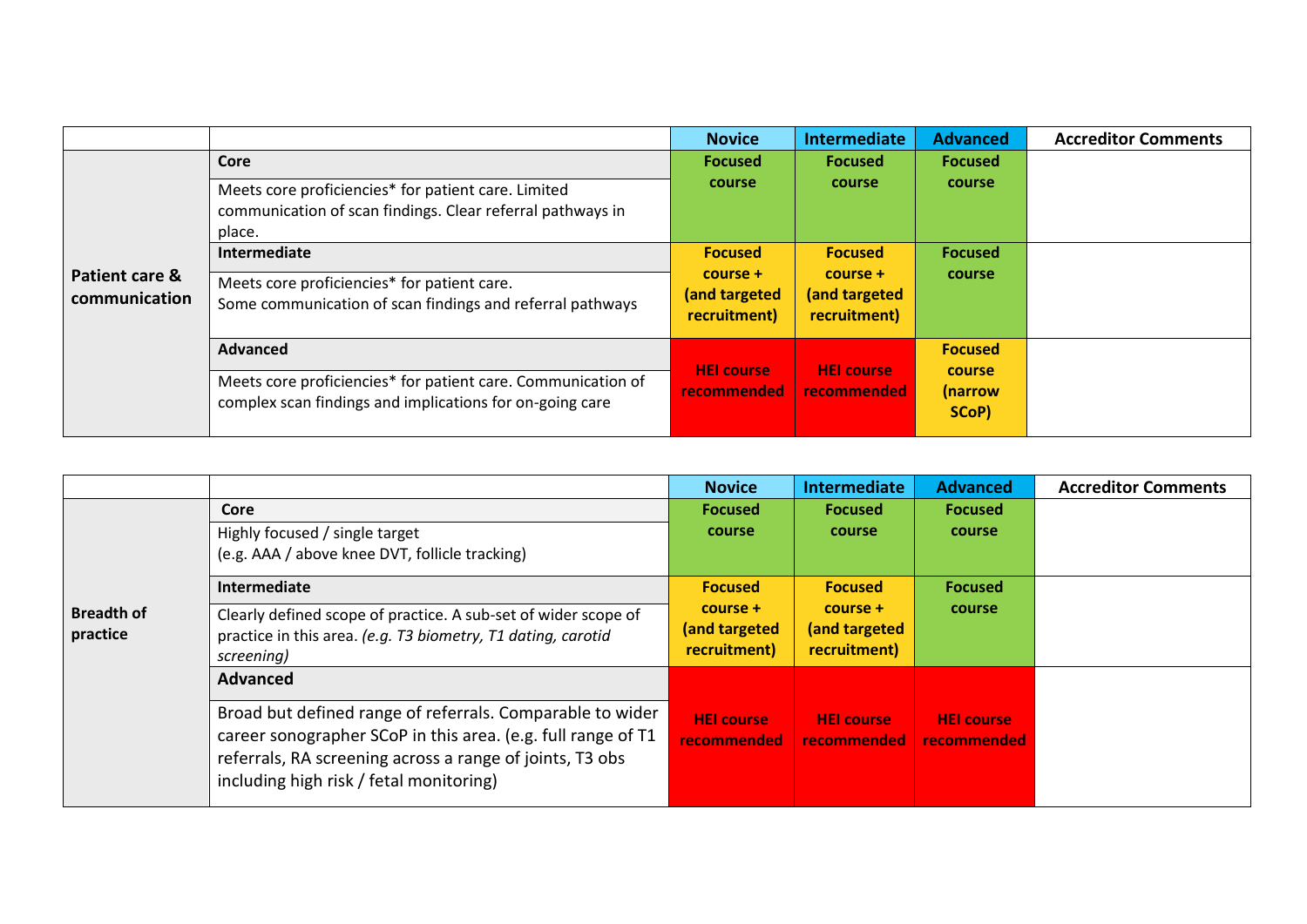## **Outcome definitions**

| <b>Focused course</b>       | : FC format is suitable for the proposed area of DUI practice                                                          |  |
|-----------------------------|------------------------------------------------------------------------------------------------------------------------|--|
| Focused course +            | : FC format may be suitable. Content and delivery must enable students to meet relevant CASE level 6/7 LOs             |  |
| <b>Targeted recruitment</b> | : FC format may be suitable if prior learning requirements are clearly defined (e.g. injection course)                 |  |
| HEI course recommended      | : Proposed area of training is not appropriate for delivery by FC format. Formal HEI award recommended.                |  |
| Narrow scope of practice    | : FC format may be suitable if scope of practice is a clearly defined sub-set of wider scope of practice in this area. |  |
|                             | (e.g. T3 biometry, T1 dating, carotids)                                                                                |  |

| Focused course format suitable for the proposed area and scope of practice.     | Accreditors are confident that the proposed     |
|---------------------------------------------------------------------------------|-------------------------------------------------|
|                                                                                 | focused course content, format and delivery     |
|                                                                                 | (including placement support) will enable       |
|                                                                                 | students to meet the course learning outcomes.  |
| Focused course format may be suitable for the proposed area and scope of        | Accreditors are confident that the potential    |
| practice.                                                                       | limitations of a focused course format may be   |
| Course must demonstrate clear support for trainee development of relevant       | mitigated by required co-requisite learning or  |
| knowledge and skills consistent with CASE learning outcomes (level 6 / level 7) | restricted (targeted) recruitment. This could   |
| in science / professional issues OR recruitment must be restricted to trainees  | include other relevant prior learning           |
| who can evidence these skills from prior learning. (This may include attendees  | requirements such as joint injection / non-     |
| who already hold a formal DUI qualification or who have completed previous      | medical prescribing etc. or a formal DUI        |
| focused training.)                                                              | qualification.)                                 |
| Proposed area of training is not appropriate for delivery by focused course     | The proposed course learning outcomes are       |
| format. Formal HEI award or credited module recommended.                        | unlikely to be met within a focused course      |
|                                                                                 | format. Students are likely to be disadvantaged |
|                                                                                 | and patients may be placed at risk.             |